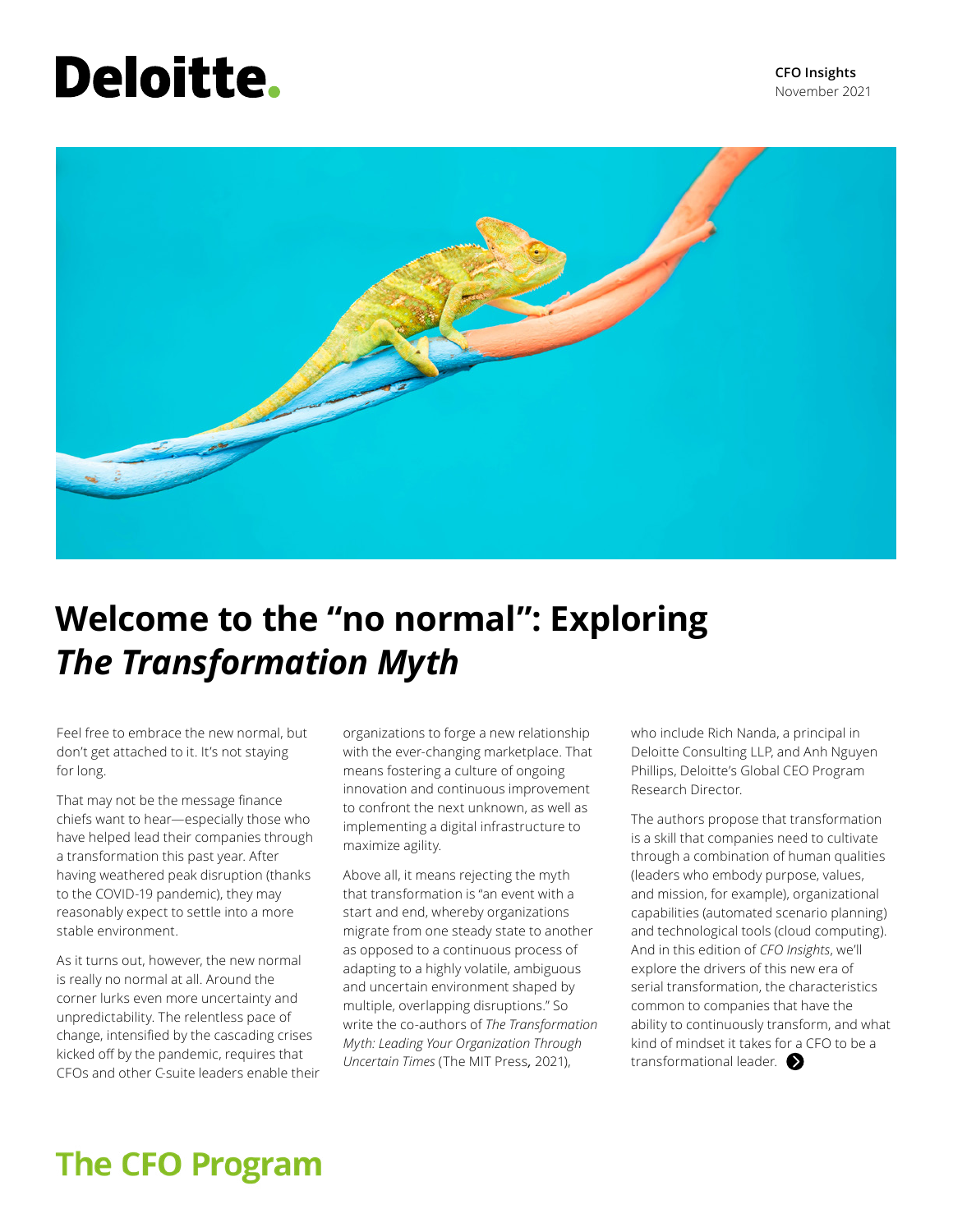### **The transforming business**

There is no shortage of transformation efforts these days, motivated by a range of urgent needs (see sidebar "The changing nature of transformations"). In Deloitte's North American [CFO Signals™](https://www2.deloitte.com/us/en/pages/finance/articles/cfos-raise-their-expectations-for-growth-across-key-metrics.html?id=us:2el:3dp:wsjspon:awa:WSJCFO:2021:WSJFY21) survey for the second quarter of 2021, a majority of CFOs indicated that a range of transformations were underway at their businesses. These included digitalization of functions, supply chain optimization, integrated business planning, and moving to a hybrid work model (see Figure 1).

Still, despite all the attention showered on digital transformation, it's key for CFOs to remember that digital technologies are not a panacea, say the authors. The brand of digital resilience that companies will need moving forward requires elements of strategy, talent, and culture. A combination of technological tools and organizational capabilities enables organizations to sense, test, and adapt in a turbulent business environment.

A robust digital infrastructure is indeed invaluable for companies that need to get in the habit of being adaptable. But technology isn't solely what drives transformation (see "[The technology](https://www2.deloitte.com/us/en/pages/finance/articles/cfo-insights-the-technology-fallacy.html)  [fallacy: Embracing the human face of](https://www2.deloitte.com/us/en/pages/finance/articles/cfo-insights-the-technology-fallacy.html)  [digital transformation](https://www2.deloitte.com/us/en/pages/finance/articles/cfo-insights-the-technology-fallacy.html)," *CFO Insights,*  October 2019). It also requires a flexible mindset, one that's able to fuse future thinking with current operating reality. That's as true for CFOs as for all other employees, despite the fact that finance types are often assumed to be most comfortable when they are acting as [operators and stewards](https://www2.deloitte.com/content/dam/Deloitte/us/Documents/finance/us-fas-cfos-play-four-critical-roles.pdf). But developing a growth mindset—both as an individual and as a company—leads to the belief that the organization is capable of developing the skills and processes that will enable it to thrive in a fast-paced digital universe.

The pandemic may have shocked companies into undertaking transformations, but it will be up to business leaders to maintain that momentum. That may mean thinking of transformation as a skill, not unlike leadership, that can be modeled and spread. CFOs may need to give their finance teams greater autonomy,

### **Figure 1. Transformative experiences**

### **What is the most important enterprise transformation your company is undertaking or plans to undertake?** Percent of CFOs selecting each transformation type (N=131)\*



\*131 (95%) of 138 respondents answered. Numbers in parentheses sum to more than "N" because some respondents named more than one transformation type.

Source: *CFO Signals*: 2Q 2021, CFO Program, Deloitte LLP

encouraging employees to challenge and change existing norms, automating and customizing the newly configured workplace. And, while they are giving their teams greater latitude, finance leaders can also assign them the sufficient resources they require.

### **Change climate**

Companies that can keep innovating through multiple and overlapping disruptions typically start by taking decisive action to deal with an immediate threat, using that response as an opportunity to build longer-term capabilities.

The most successful organizations, conclude the authors of *The Transformation Myth*—whose research, conducted in the early months of the pandemic, included interviews with nearly 50 executives and thought leaders, across multiple industries—share some common characteristics. Continuously transforming businesses include traits such as:

**• Retaining and attracting desirable talent through its culture**. Even in the midst of the Great Resignation, digitally mature organizations can find and keep their valuable human assets. That's because the kind of company that invests in employee learning and growth creates an engaging environment that insulates

the business from worrying about talent shortages or employee disengagement.

- **Implementing technology to battle disruption**. For companies confronting an urgent need to transform, it's easy to identify technology that the business feels it *needs* to have, likely because of marketplace pressure. When that happens, however, the IT investment's contribution toward more critically strategic aims—connecting with customers more efficiently, for example, or enabling expansion into desirable markets—can fade into the background. Investing in IT for its own sake is unproductive.
- **Applying automation to scenario planning**. Long a core strategic financial and planning capability, [scenario](https://www2.deloitte.com/us/en/pages/finance/articles/cfo-insights-reinventing-fpa-for-the-pandemic-and-beyond.html)  [planning](https://www2.deloitte.com/us/en/pages/finance/articles/cfo-insights-reinventing-fpa-for-the-pandemic-and-beyond.html) has regained currency in an ultra-dynamic environment. By applying digital intelligence to scenarios, they are no longer static renderings that CFOs file away, only to resurrect them if a company stumbles on a serious threat. Using technology, companies can set up risk-sensing tools that can monitor events, scanning the horizon for triggers of disruption and offering indications as to how the situation might impact the company's existing scenarios.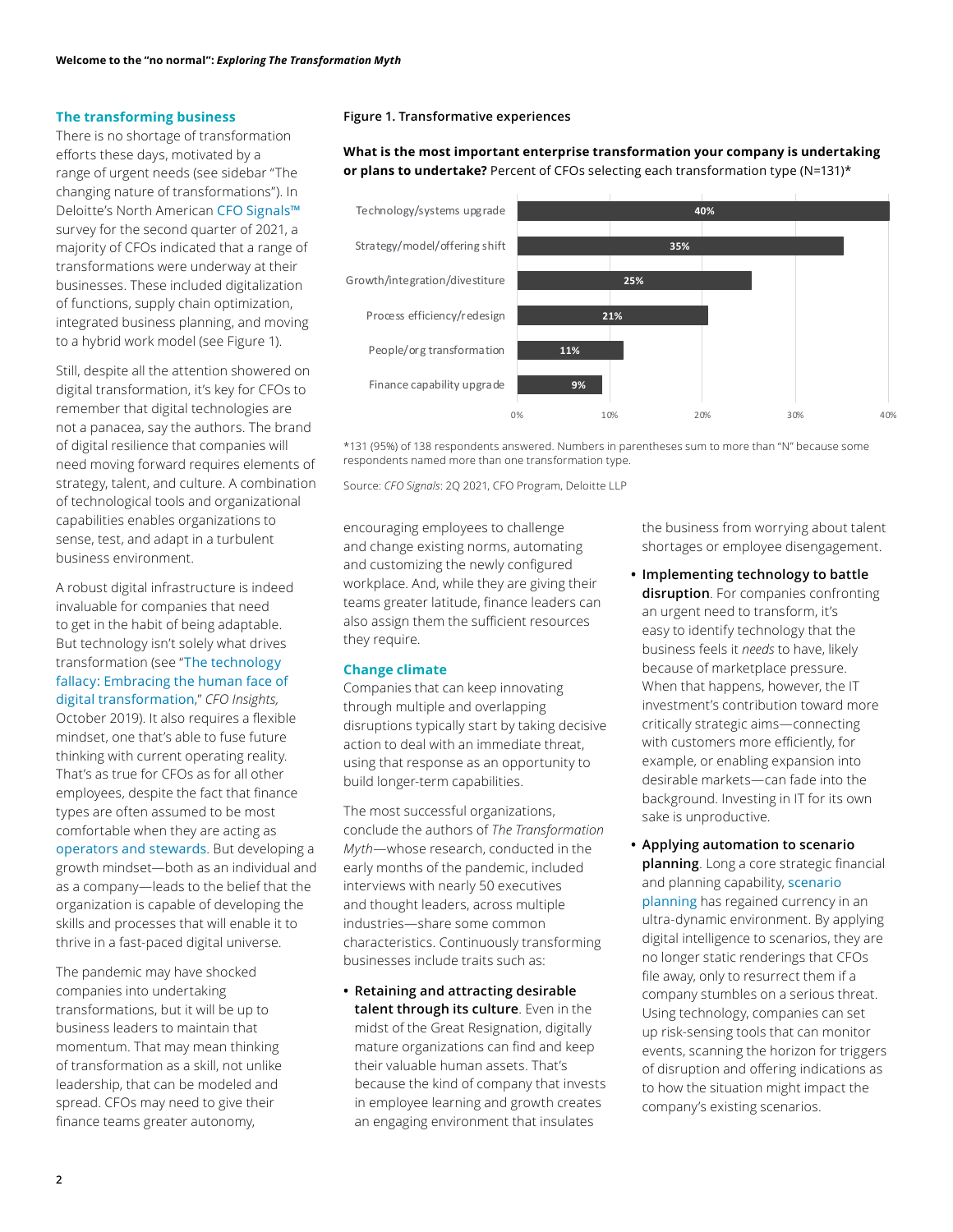### **• Absorbing lessons from past crises**.

True, the COVID-19 pandemic was quite unlike any crisis anyone now living has experienced. But many companies have weathered acute crises in the past, ranging from the dot-com bust to 9/11 to Brexit, which has graduated into a chronic crisis. Were they able to pivot and adjust quickly? Did they manage to keep funds for innovation flowing? Such traits should be recognized, as should any new lessons they have absorbed from the pandemic. Veteran CFOs, among others, know better than to expect business to return to the way it was before.

### **Becoming a transformational CFO**

To lead in an ongoing state of transformation, CFOs need to resist the investment decisions that come most naturally to them. They may be tempted, for example, to tackle core and foundational capabilities by reaching for prepackaged solutions to automate those processes. In fact, any aspect of the back office may seem to merit instant attention because of its function as an enabler, and the visibility of its shortcomings.

Yet, harder to observe, but often more critical to invest in, are deficiencies in those capabilities that serve to differentiate the company and create enterprise value. Transformation-savvy CFOs often need to prioritize investments around those capabilities that are key to growth, even if they pay off at a comparatively glacial pace.

While assessing your own qualities as a transformation-ready CFO, consider asking yourself the following questions:

- 1. **Am I willing to rethink ROI?** Deploying new technology around the workforce to attract better talent or to make customer relationships stickier may offer a non-traditional return. Other initiatives may require collaboration with the CIO to justify project funding. The pressure to prioritize may require CFOs to reduce spending in areas where they have to squint to see any business value. Those may include implementing potentially disruptive emerging technologies.
- 2. **Can I introduce new metrics?** To support transformation-driven projects where the business outcomes may

### **The changing nature of transformations**

Transformations happen for a reason—a multitude of them, in fact.

Deloitte's North American [CFO Signals™](https://www2.deloitte.com/us/en/pages/finance/articles/cfos-raise-their-expectations-for-growth-across-key-metrics.html?id=us:2el:3dp:wsjspon:awa:WSJCFO:2021:WSJFY21) survey for the second quarter of 2021 offered CFOs six choices when it came to identifying the primary drivers of their company's transformation. In response, 24% selected "other," a higher proportion than the COVID-19 pandemic and industry convergence combined—and slightly above the 21% who cited investor demands (See Figure 2).

### The many motivators behind transformations



**Figure 2.** In the survey, 47% of CFOs<br> **The many motivators behind transformations** identified changing customer demands as one of their organizations' top-two drivers Other top-two drivers included performance, competitor actions, industry convergence, and the

Forty-two percent of surveyed is serving as a co-leader of Source: *CFO Signals*: 2Q 2021, CFO Program, Deloitte LLP a transformation, while 16% identified themselves as the

leader. Another 19% each cited serving as a sponsor or as an enabler, and 4% refer to roles such as ensuring affordability, accountability, and realization of expected benefits, as well as facilitating and monitoring transformation efforts.

CFOs appear to spearhead certain types of transformations. In terms of industries, CFOs in manufacturing (23%) and financial services (20%) were more likely to lead a transformation than those from other sectors. Segmented by the transformation's focus, 50% of CFOs describe themselves as a leader in efforts related to growth, integration, and/or divestitures. An additional 21% saw themselves as co-leaders in such efforts. For technology/systems upgrades, 36% of CFOs serve as the leader, with 30% as a co-leader.

When it comes to shifts in strategy, business model, and offerings, 35% of CFOs say they serve as an enabler. More than one-quarter of CFOs (27%) act in that capacity in transformations, focusing on process efficiency/redesign, and 23% say they serve as an enabler with respect to transformations related to growth, integration, and/or divestitures. And when it comes to sponsoring company transformations, CFOs were most likely to fill that role with respect to technology/systems upgrades (56%), strategy/ model/offering shifts (48%), and process efficiency/redesign (20%).

Of course, not all organizations are undertaking a transformation. In such cases CFOs may be tied up with other major challenges, such as addressing supply chain shortages or striving to return operations to pre-pandemic levels. Then again, it would be understandable if the prospect of taking on a companywide transformation, on the heels of battling a pandemic, sent pulses racing. According to *CFO Signals* survey results, after all, the third most frequently cited internal risk turned out to be transformation and change management.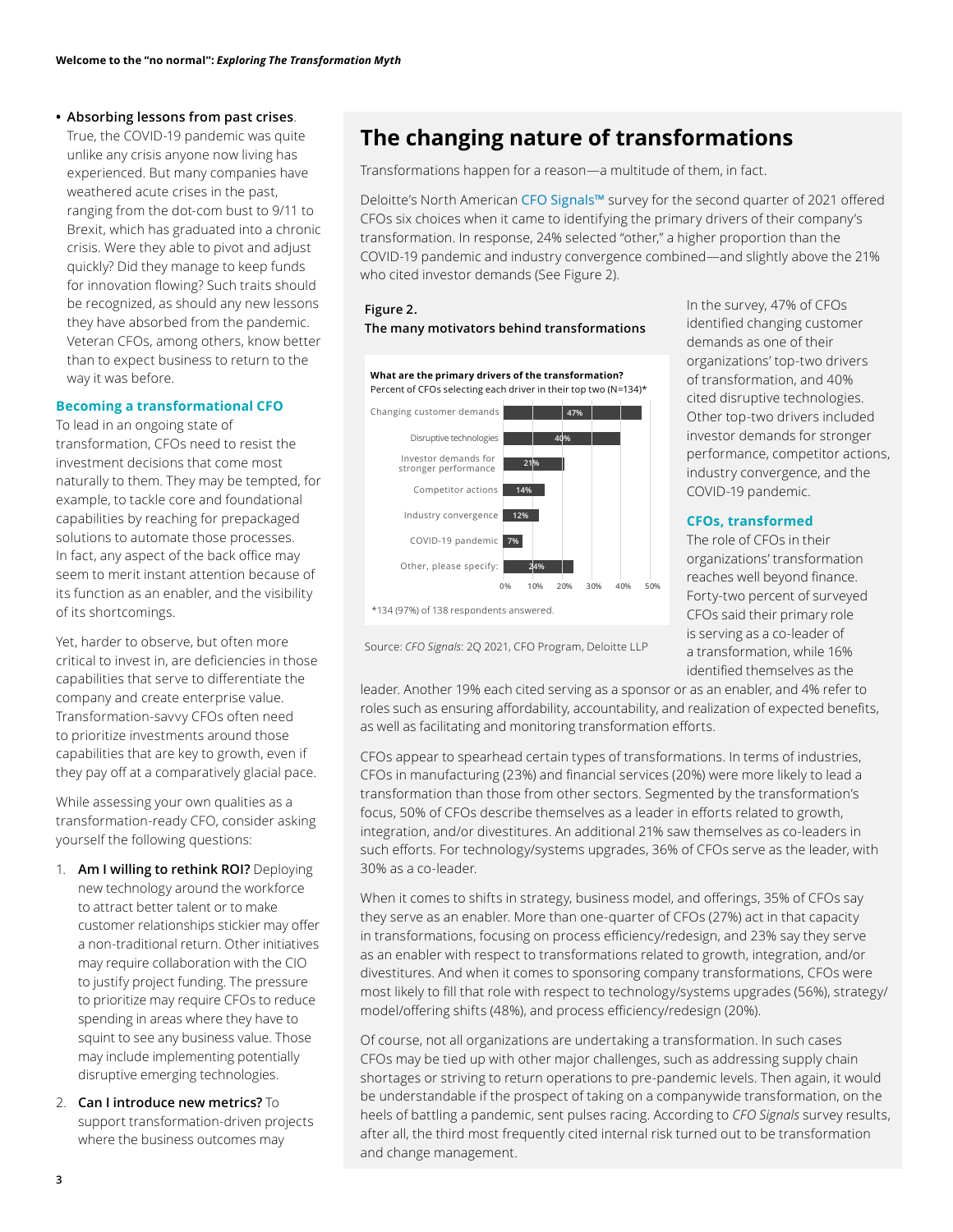not be clear in the short-term, CFOs may have to rethink business cases or processes for measuring value. Through creative thinking, CFOs can find ways to broaden metrics, such as quantifying workforce quality or codifying how customer lifetime value drives earnings and revenue growth. For teams to focus on investments and initiatives that accelerate transformation, they need to understand how success will be defined.

- 3. **Am I comfortable provoking my peers?** In many organizations, CFOs may be far ahead of their C-suite peers in digitizing their function. They can combine their experience and their position to push those colleagues to orchestrate their transformation efforts—assuring them that it's all in the service of increasing shareholder value.
- 4. **Can I convey a sense of mission and a set of values to employees, customers, and other stakeholders?**  A company intent on carrying out an ongoing transformation needs to adopt

a clear purpose—beyond making money. One that provides sustainability services, for instance, may be motivated by saving the planet; employees of a healthcare provider may rally around the idea of improving members' health. In the midst of uncertainty, such a message can keep the company moving forward.

### **Sustaining change**

Transformation, insist the authors of *The Transformation Myth*, can no longer be regarded as a one-time initiative that unfolds in a linear pattern. This ongoing journey rather follows a circular model, constantly orbiting and exerting a strong gravitational pull.

For CFOs and other leaders, a crucial capability may be to stay fluid and pragmatic. Collaborate and communicate, and don't give away better in search of perfect. You'll know the transformation is succeeding if, just when you like to think you are finished, you find yourself back at the starting line.

 by multiple, overlapping Going forward, the co-authors of *The Transformation Myth*, point out that executives need to accept that a transformation is "continuous process of adapting to a highly volatile, ambiguous and uncertain environment shaped disruptions."